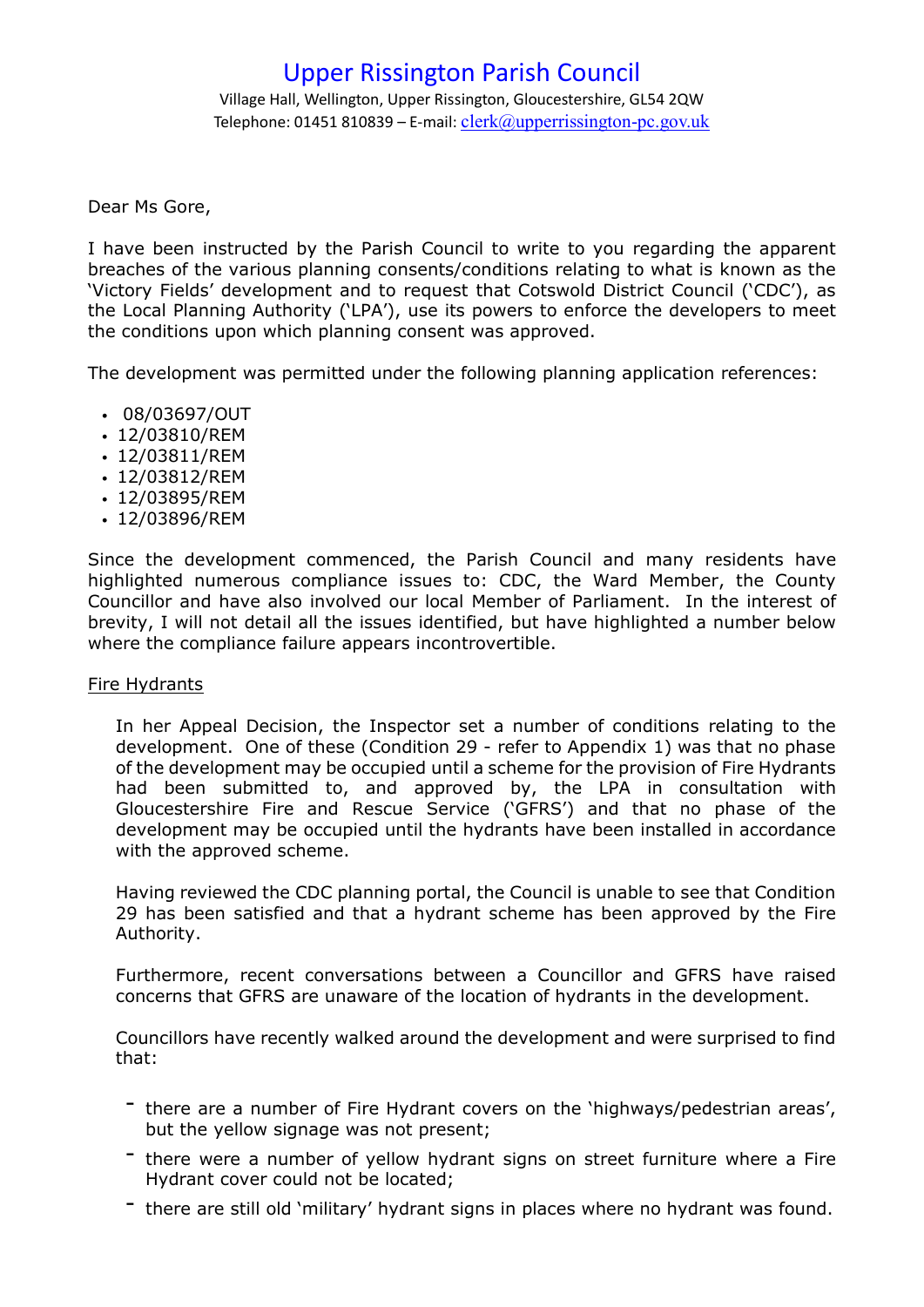Village Hall, Wellington, Upper Rissington, Gloucestershire, GL54 2QW Telephone: 01451 810839 – E-mail:  $clerk@u$ pperrissington-pc.gov.uk

Additionally, fire safety legislation specifies the distance no house should be from a working/identified hydrant and given the topography of Upper Rissington – not close to any local river – it is imperative that adequate water supplies are readily available to GFRS in the event of a fire.

A substantial number of the planned units permitted under the development are already occupied and the apparent failure of the developer to comply with Condition 29 (and CDC to enforce compliance) potentially puts the lives of residents at risk.

Given the lack of uniformity with the fire hydrants and the distinguishing notices and marks indicating their location, along with the seemingly lack of engagement with GRFS when installing the fire hydrants, the Council questions the reliability of the hydrant system and would urge the LPA, as a matter of urgency, to enforce the developers to consult with the Fire Authority to ensure all fire hydrants meets with their approval.

#### Water Butts

Underlying her Decision, the Inspector set a number of environmental / sustainability conditions. One of those related to the provision of water butts for each dwelling (Condition 23 - refer to Appendix 1). The essence of the condition was no dwelling was to be occupied before a water butt had been permanently installed.

Given the Outline Design has increased the total area of impermeable surfaces in the village by circa 3.2 ha and in line with the Government's policy to reduce flood risk by use of water butts and SuDS across the drainage network, it was envisaged runoff rates and volumes would be maintained close to pre-development rates, thereby not increasing the risk of surface water flooding elsewhere within the local catchment.

It is not within the Council's powers to inspect each property, but our random sample and speaking with residents has not found one new resident with a water butt installed!

Anecdotal evidence further suggests that down pipes have not been connected to soakaway pits.

Whilst the lack of provision of water butts (or soakaway pits) is unlikely to adversely affect the flood risk to Upper Rissington, the impact the increased surface runoff assumptions would have on Hazleford Brook needs to be seriously considered by flood risk areas within the local catchment. This risk to lower-lying areas is further exacerbated with the continuing delays to the attenuation pond; giving additional serious concerns regarding the Brook. I am, therefore, copying this letter to the Chairman of the Westcote Parish Meeting, as the sewage/pumping station and the Brook are situated within their parish.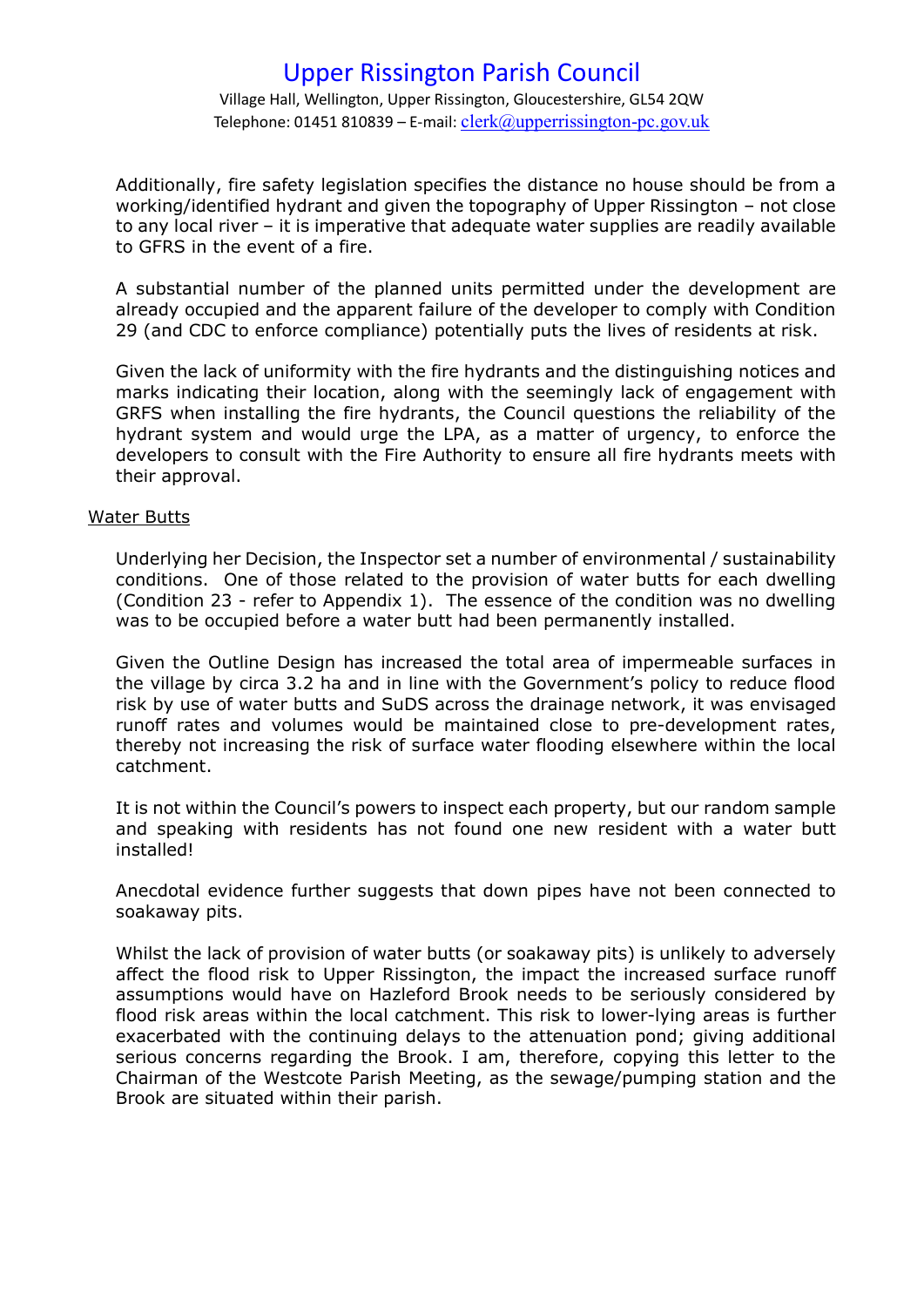Village Hall, Wellington, Upper Rissington, Gloucestershire, GL54 2QW Telephone: 01451 810839 – E-mail:  $clerk@u$ pperrissington-pc.gov.uk

#### Art Work

One of the conditions (Condition 18 - refer to Appendix 1) relating to the Village Square was that the artwork (as approved by the LPA) shall be installed prior to the occupation of any building.

A review of the planning portal has not revealed any approval of the artwork by CDC and a site visit shows that no artwork has been installed despite the building being occupied several months ago.

As previously stated, the points mentioned are merely a sample of the issues, but are examples of where the developer has failed to comply with conditions and therefore amount to breaches of planning control against which the LPA may take enforcement action.

Residents understandably feel concerned that the developers are not being held to account and forced to deliver what is set out in the planning consent. Without appropriate action being taken against the developer by the LPA, it seems likely that public faith in the planning process will deteriorate further, such that the process has no credibility.

I look forward to hearing what action you will be taking.

Yours sincerely,

*Original Signed*

Dawn Laird Acting Clerk Upper Rissington Parish Council

Copied to:

Mark MacKenzie-Charrngton – Cotswold District Councillor Robin Hughes – Chairman of Cotswold District Council planning committee David Neudegg – Partnership Managing Director CDC Geoffrey Clifton-Brown MP Nigel Moor – Gloucestershire County Council Trevor Bigg – Chairman of Westcote Parish Meeting Rt Hon Theresa May MP Alok Sharma MP – Minister of State for Housing and Planning Environment Agency